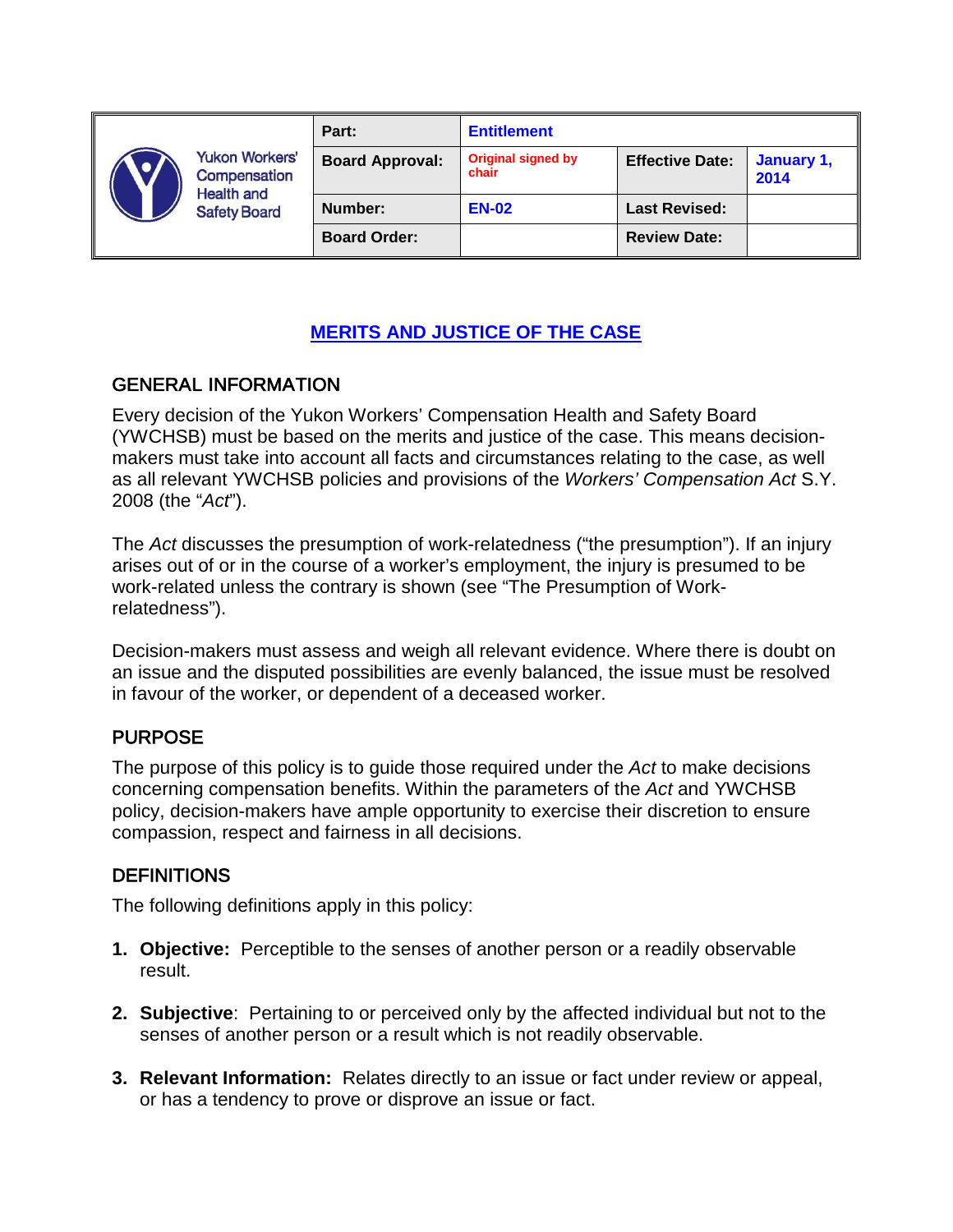## POLICY STATEMENT

#### **1. Merits and Justice**

By applying the *Act* and policy provisions to similar situations, decision-makers ensure that each participant in the system is treated fairly, and the decision-making process is consistent and reliable.

The obligation to decide each case on the basis of merits and justice does not authorize a decision-maker to disregard the relevant provisions of the *Act* or YWCHSB policies. These must be taken into consideration and cannot be ignored if they apply to a particular case.

If a decision-maker finds that the facts of the case are not covered by existing policy, the case must be decided on its particular facts, in accordance with the general provisions of the *Act*.

#### **2. The Presumption of Work-relatedness**

The presumption of work-relatedness exists from the outset of the claim. Following submission of the initial reports, the decision-maker will process the claim. During the claim processing, the decision-maker may find it necessary to further investigate, particularly where there is some possibility that the injury may not have been workrelated.

When decision-makers seek out information, it is not from the perspective of gathering evidence for or against the worker. Rather, it is an active, impartial inquiry to obtain relevant facts, and to seek complete information.

a) When the Presumption Applies

When processing a claim, decision-makers must ensure that workers who potentially have a claim are dealt with as quickly as possible. Whether the injury arose "out of and in the course of" employment is one of the first determinations a decision-maker must make in processing a claim.

 Generally, very little information may be necessary to make this initial determination. For example, a worker is found unconscious and bleeding at their workplace. If there is no evidence available as to the cause of the injury, then it may be considered to have arisen out of and in the course of the worker's employment, and is therefore presumed to be work-related. However, other evidence may later become available.

b) When the Presumption Does Not Apply

If there is any evidence regarding whether or not the injury was work related, then the decision-maker shall weigh the evidence, and the presumption no longer applies.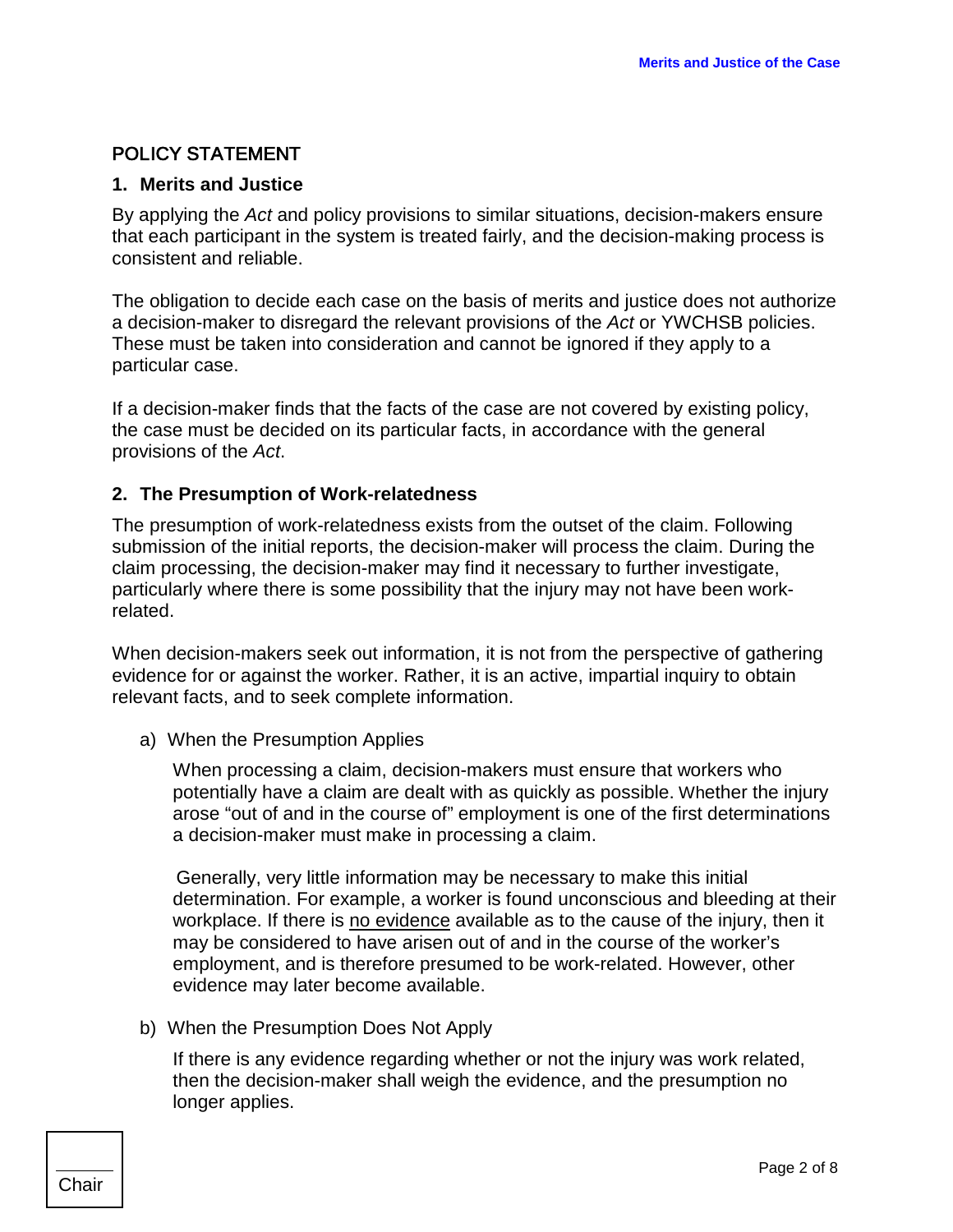If the decision-maker determines that, after the information gathering process is complete, the evidence weighs more against the injury being work-related than for it, then the "contrary" in the presumption clause has been shown. The decision-maker is not required to identify an alternative explanation for the injury, supported by evidence of greater weight, in order to make this decision.

In some cases, this may mean that a claim originally accepted based on the presumption is eventually denied because of further evidence to the contrary.

If the decision-maker determines that, based on the evidence, the injury was not work-related, the worker always has the opportunity to provide further information to the decision-maker. This information may be provided at any time, and will be weighed along with all of the other evidence.

c) When Section 19 Applies

In cases where the decision-maker cannot establish whether or not the injury was work-related because the evidence shows the possibilities to be evenly balanced, the *Act* requires that the issue shall be resolved in favour of the worker.

#### **3. Weighing Evidence**

a) Standard of Proof

The standard of proof for decisions made under the *Act* is the balance of probabilities – a degree of proof which is more probable than not.

b) Responsibility for Gathering Evidence

The worker, the employer and the attending physician are responsible for providing the YWCHSB with whatever information they are able, or obliged to supply under the law. Where additional information may be required, the obligation is on the decision-maker to make the necessary inquiries.

Where there is an absence of information on an issue, further inquiry is necessary. The absence of information is not necessarily grounds for drawing any particular conclusion.

c) Referrals to Service Providers

It is essential for a service provider to have access to as much information as possible in order to issue a balanced and fair opinion. Decision-makers must forward all relevant information to the service provider providing the opinion. Decision-makers shall not edit or omit information being used in a referral.

Chair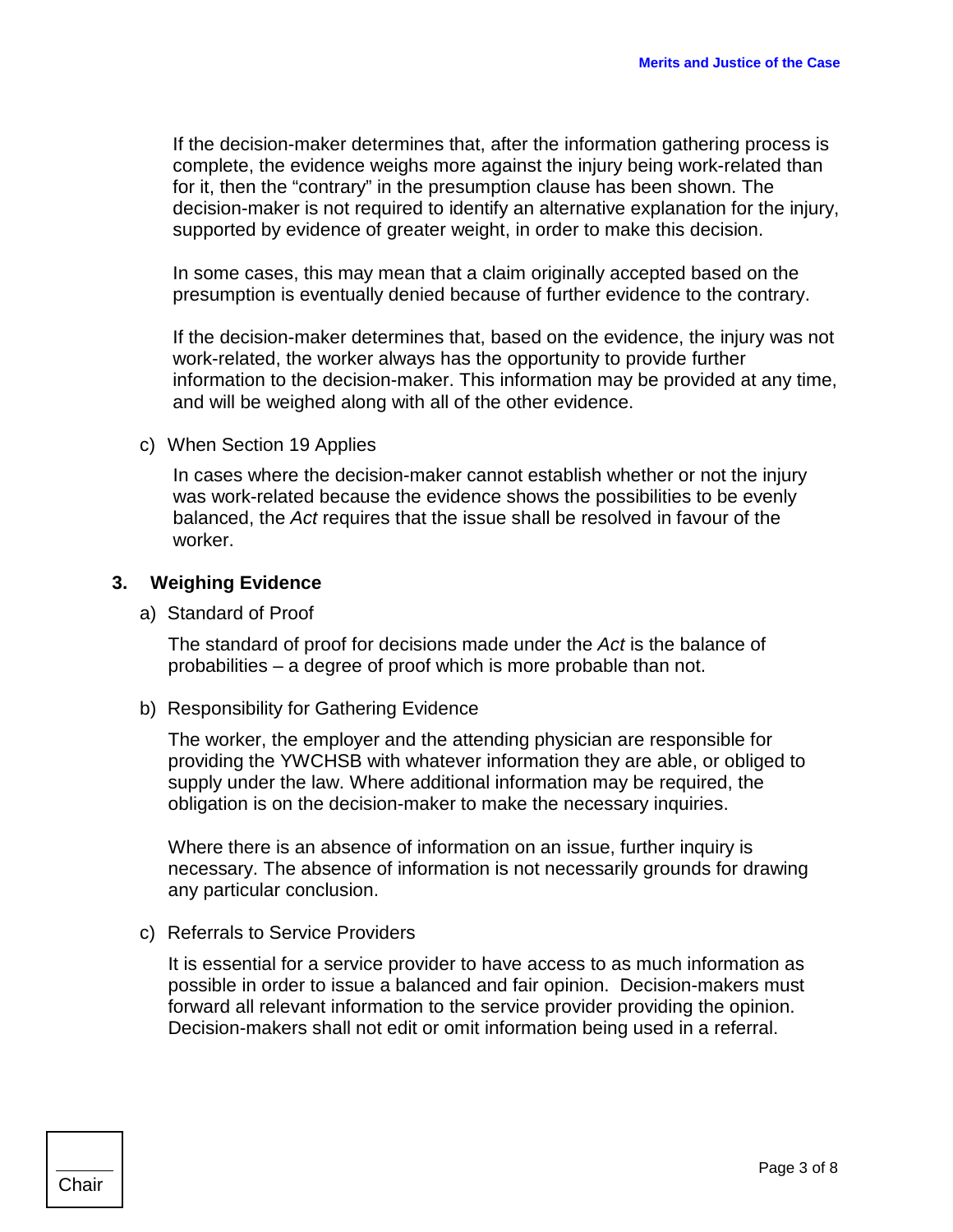d) Evidence and the Decision-making Process

Decision-makers must assess and weigh all relevant evidence. This necessarily involves making judgements about the credibility, nature and quality of that evidence as they determine the weight of evidence on either side of an issue. The decision-maker cannot ignore or fail to evaluate relevant evidence in their written decisions. (See Appendix A for more information on evidence.)

e) Conflicting Evidence

Decision-makers must weigh conflicting evidence to determine whether it weighs more toward one possibility than another. Decisions shall be based on the weight assigned to the evidence.

Where the evidence weighs more heavily in one direction, then that shall determine the issue. If the decision-maker concludes that the evidence for and against entitlement is of equal weight, then the issue will be decided in favour of the worker.

f) Reasons Required in Writing

The decision-maker must provide a reasoned decision in writing, illustrating the rationale for the weight assigned to the evidence, or how evidence for and against is evenly balanced and, therefore, resolved in favour of the worker.

g) Conflicting Medical Evidence

The following general principles shall be applied by decision-makers in situations where conflicting medical evidence must be weighed for the determination of entitlement:

- i) When addressing conflicting medical evidence, decision-makers will not automatically prefer the medical evidence of one category of physicians or practitioners to that of another. However, the opinion of a specialist concerning his/her area of specialty should generally be preferred to the opinion of a general practitioner.
- ii) Subject to paragraph i) above, decision-makers shall consider all of the following criteria in deciding what weight to give to medical evidence:
	- A) the expertise of the individual providing the opinion,
	- B) the opportunity of the individual providing the opinion to examine the worker,
	- C) the timeliness of the examination and report relative to the issue,
	- D) the correctness of the facts and assumptions relied upon by the provider of the opinion,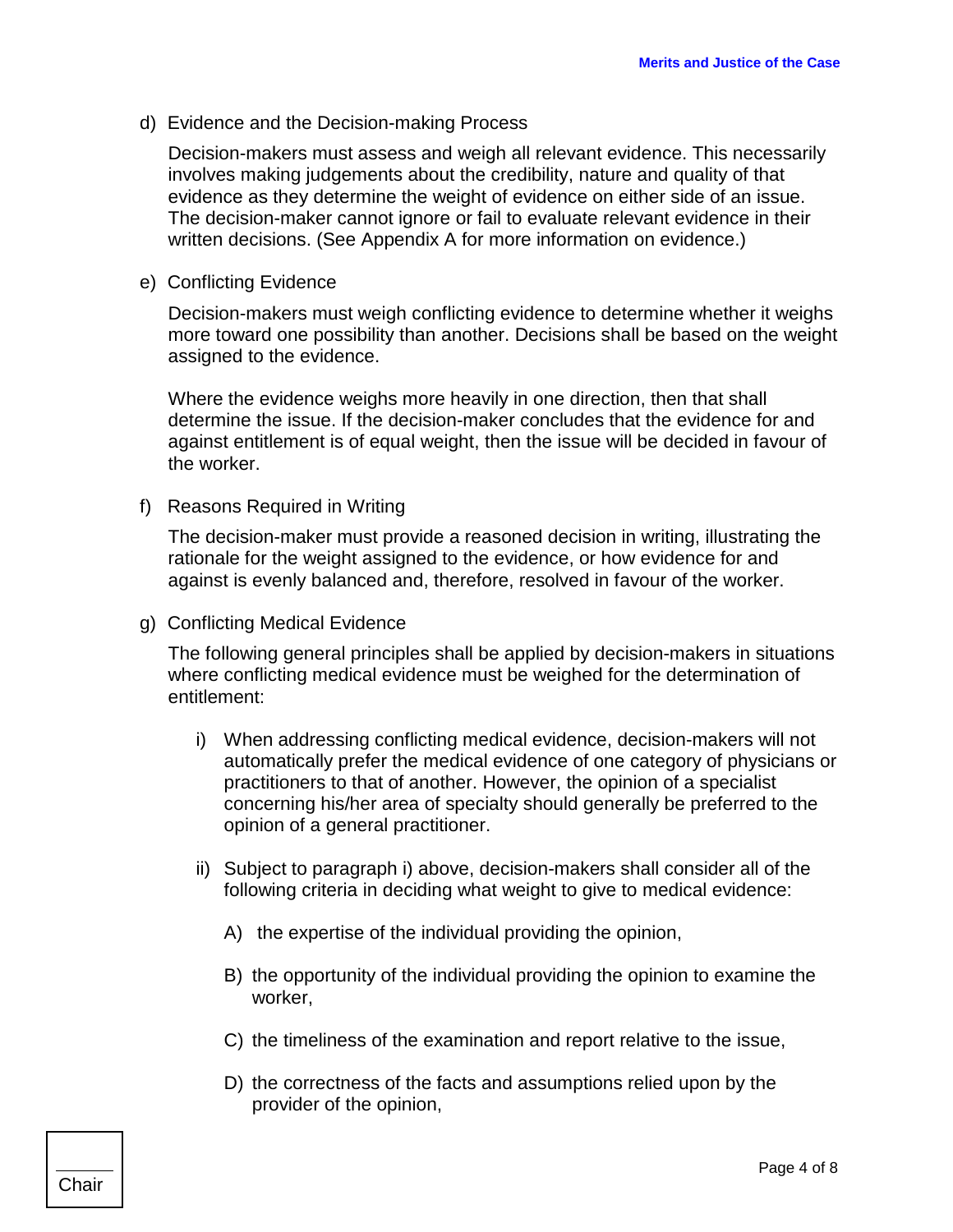- E) any issues of bias or objectivity with the opinion,
- F) objective versus subjective medical evidence (see "Definitions"), and
- G) the findings of any relevant scientific studies referenced by a medical practitioner, as defined by the *Act*.
- iii) Where the medical evidence conflicts and the weight cannot readily be determined by applying the above criteria, the decision-maker may consult with the YWCHSB medical consultant (or in the case of an appeal committee, the provision in the *Act* for independent medical examinations will govern) to:
	- A) determine whether all appropriate medical evidence has been obtained,
	- B) determine if further investigations and/or medical examinations are required, or
	- C) obtain an opinion regarding the weight of the medical evidence. (Where the medical consultant has had prior involvement and a potential conflict exists, the alternate medical consultant will provide the opinion.)

### **4. Balance of Probabilities**

As noted, if there is doubt on any issue because the evidence equally supports one or more decisions, the decision-maker will resolve the issue in the worker's favour.

This principle, however, is not to be used:

- a) as a substitute for lack of evidence, or
- b) in a purely speculative sense, or
- c) when the issue can be decided on the balance of probabilities.

### APPLICATION

This policy applies to all decision-makers required by the *Act* to make decisions concerning claims for compensation.

### ACT REFERENCES

Sections 17, 18, 19, 58, 60 and 61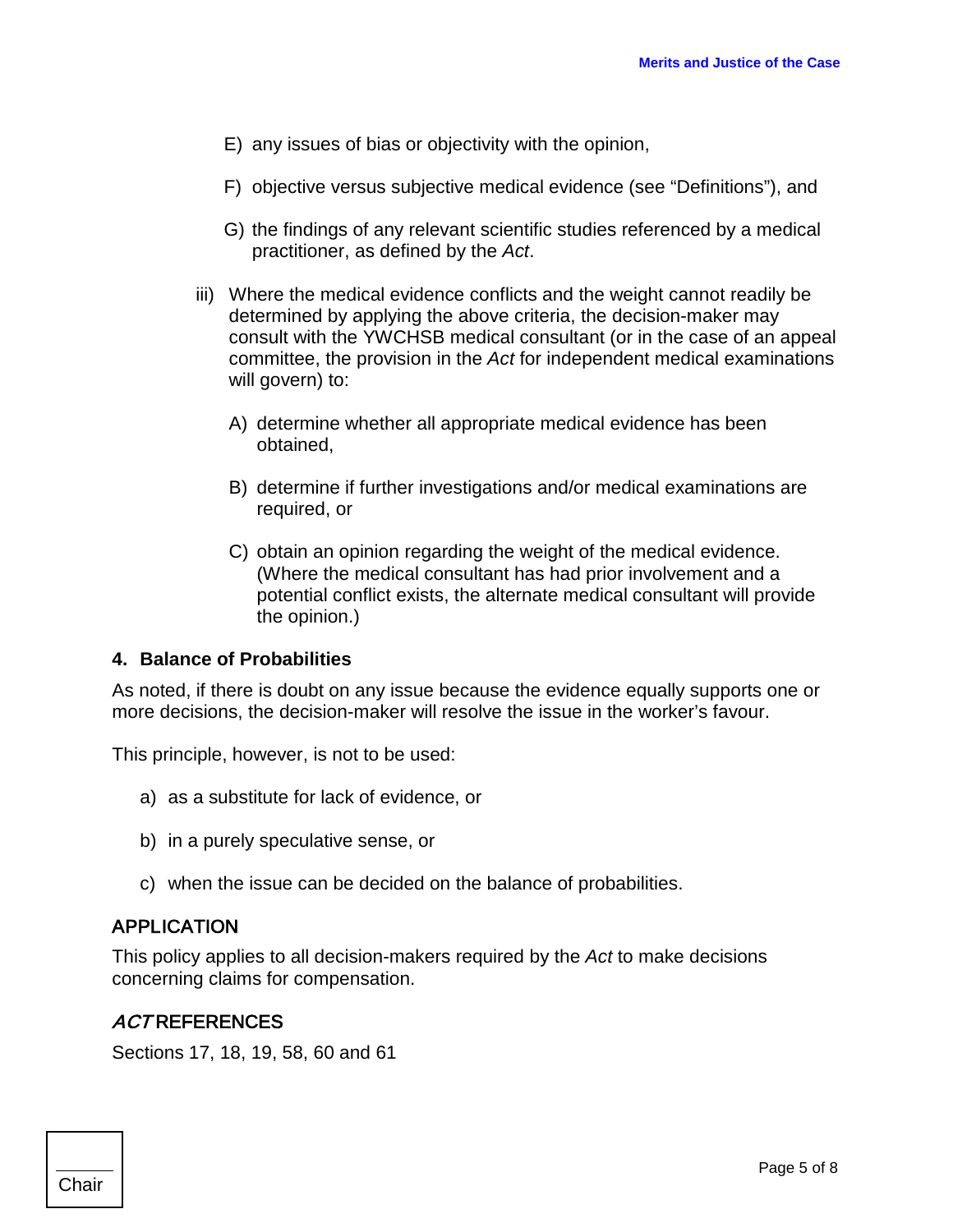# **HISTORY**

CL-54, "Merits and Justice of the Case", effective February 17, 2004, revoked July 1, 2008.

EN-02, "Merits and Justice of the Case", effective July 1, 2008, revoked January 1, 2014.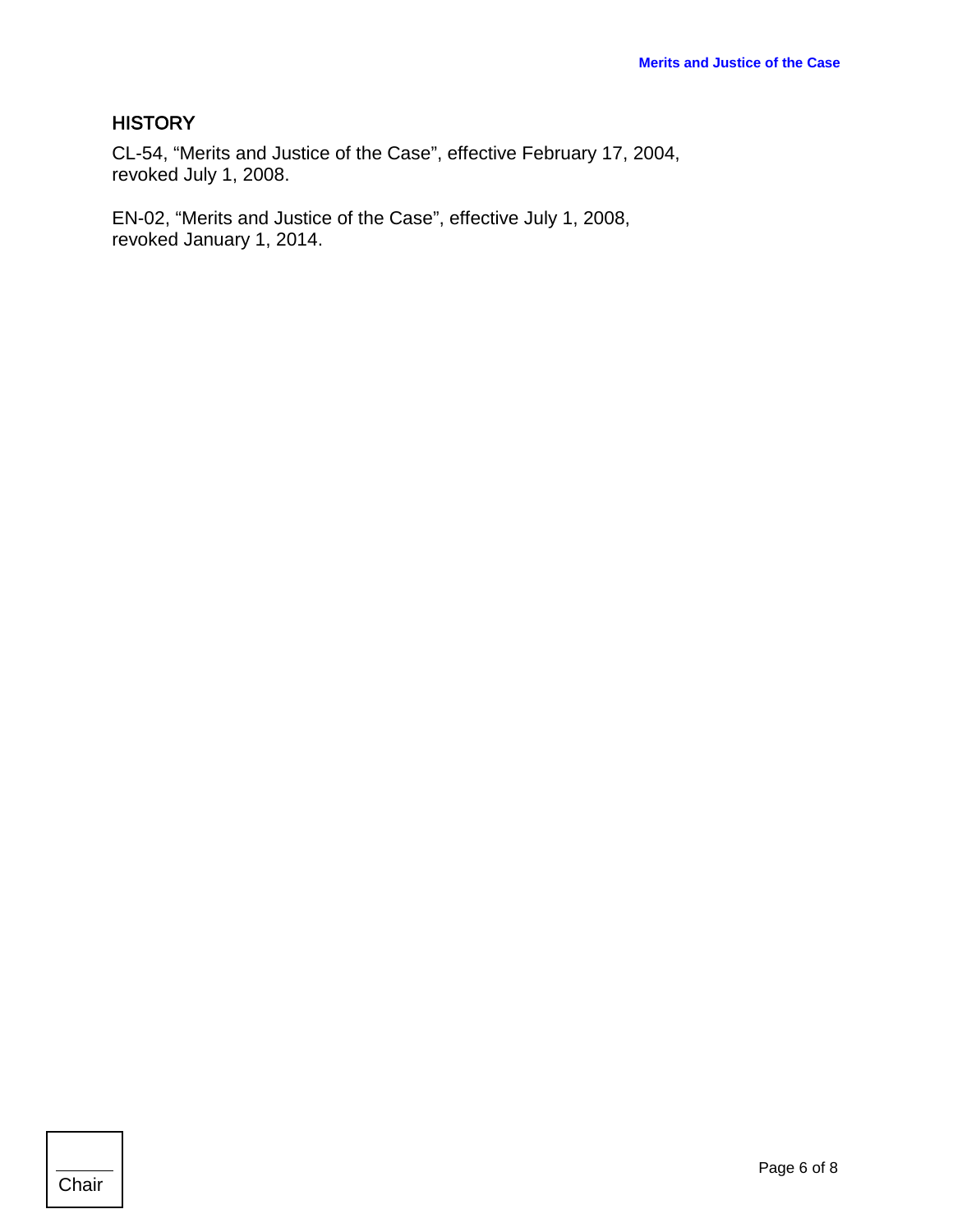## **APPENDIX A**

### **The Process of Weighing Evidence**

Evidence is an important part of the investigation process. The ability to weigh evidence is critical for effective decision-making.

#### **1. Relevance**

- a) To determine relevance, the decision-maker must know what issue is being decided.
- b) Relevance is not purely a legal test; it is more a common sense test.
- c) The question for the decision-maker is whether or not the information has any logical connection to the question being decided.
- d) The decision-maker cannot ignore or fail to evaluate relevant evidence in their written decisions.
- e) It is not always possible to determine the relevance at the outset. Sometimes as much evidence as possible needs to be gathered and the question of relevance determined at the end.

#### **2. Direct vs. Circumstantial**

- a) An example of direct evidence: witness sees the worker slip off the platform.
- b) An example of circumstantial evidence: witness sees the worker lying on the ground under the platform.
- c) Direct evidence confirms the cause and the effect. Circumstantial evidence confirms the effect only.
- d) Direct evidence is better than circumstantial evidence because it is possible to make wrong inferences based on observed circumstances. For example, while it seems logical to assume that the worker lying on the ground fell off of the platform, he or she may in fact be lying there for any number of reasons.
- e) However, circumstantial evidence may sometimes be strong, particularly in the absence of any other evidence.

### **3. Credibility**

a) When faced with contradictory evidence the decision-maker may have to assess the credibility of individuals, statements or documents.